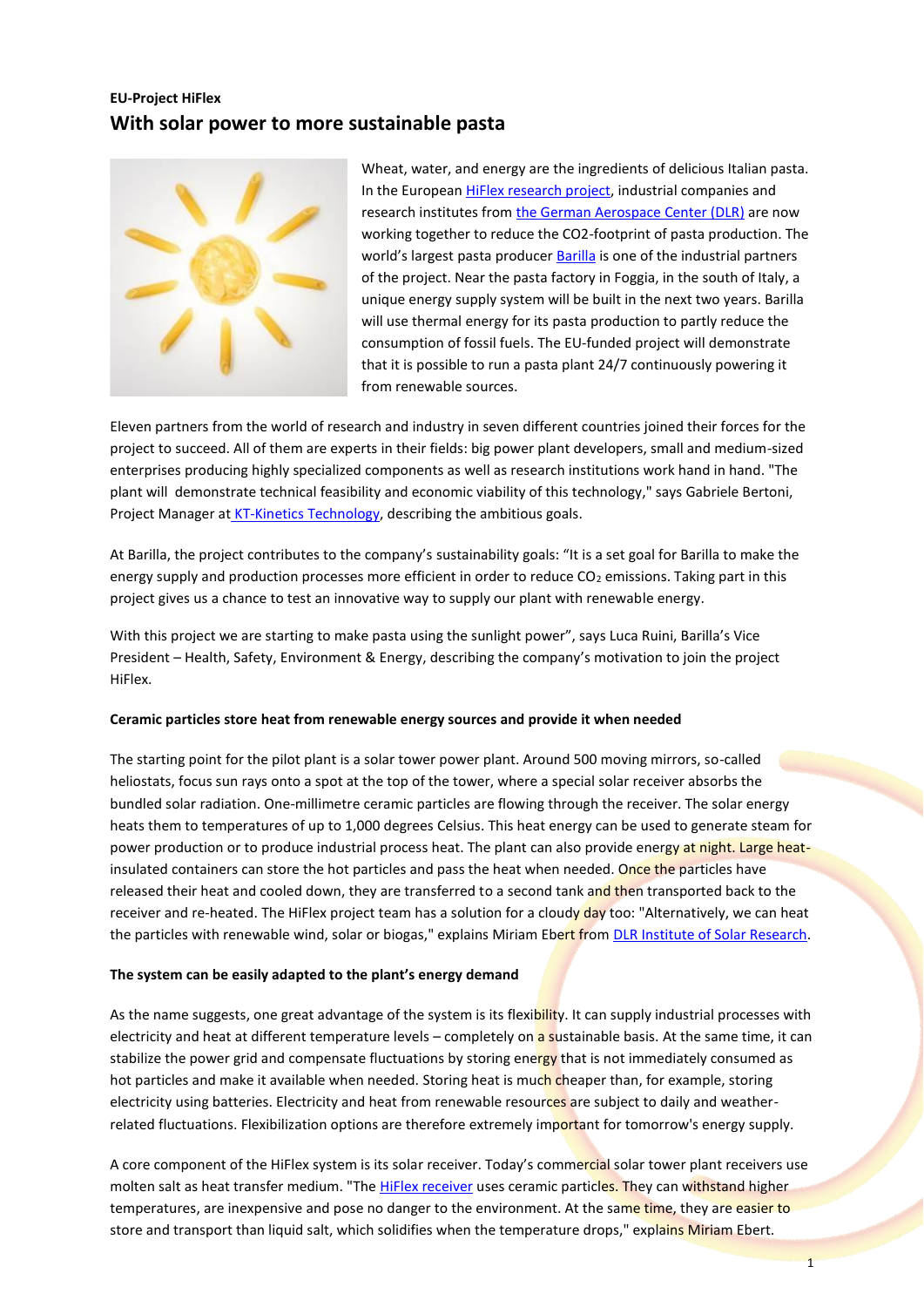Developed at DLR, the special receiver has already successfully completed initial tests in **DLR's experimental** [Juelich Solar Tower.](https://eur02.safelinks.protection.outlook.com/?url=https%3A%2F%2Fwww.dlr.de%2Fsf%2Fdesktopdefault.aspx%2Ftabid-13616%2F23737_read-54442%2Fhttps%3A%2Fwww.dlr.de%2Fsf%2Fen%2Fdesktopdefault.aspx%2Ftabid-8560%2F&data=02%7C01%7CM.Ficola%40kt-met.it%7Ccd22e8dab45444871f0308d86c42ecbd%7C7cc918885aa049e5a83622cda2eae0fc%7C0%7C0%7C637378381989907232&sdata=fkwQfgDxyzC34a8t3ucsHX9948ZsAhp4F6dCd6kXybQ%3D&reserved=0) In 2021, the receiver will be delivered to Italy so that the power plant can then go into operation.

This project has received funding from the European Union's Horizon 2020 research and innovationprogramme under grant agreement No. 857768.

For more information, visit the project website: [http://hiflex-project.eu/](https://eur02.safelinks.protection.outlook.com/?url=http%3A%2F%2Fhiflex-project.eu%2F&data=02%7C01%7CM.Ficola%40kt-met.it%7Ccd22e8dab45444871f0308d86c42ecbd%7C7cc918885aa049e5a83622cda2eae0fc%7C0%7C0%7C637378381989907232&sdata=HtHJqtInHToDpxQ6nQpKfkDpqdXpFip9iQSewehg6Y0%3D&reserved=0)

## **Project Partners:**

#### **KT – Kinetics Technology**

KT – Kinetics Technology is a specialized EPC contractor and part of the Maire Tecnimont Group, a head company of an industrial group leader in natural resources processing industry (plant engineering in oil & gas downstream, with advanced technological and executive skills), listed on the Milan Stock Exchange. In its current position as EPC Contractor, KT is widely recognized as a company with a strong technological background and a focus on process design capabilities.

The company roots in its traditional licensing business lines, sulphur recovery and hydrogen production, with multiple relevant units all over the world licensed by KT.

KT and Nextchem will coordinate and supervise the project as well as provide engineering for the integration of the same. KT as coordinator of the project will manage the consortium dynamics and the relation with the European Commission

https://www.kt-met.com

#### **NextChem**

NextChem is also part of the Maire Tecnimont Group, operating in the field of green chemistry and technologies for the energy transition, and is part of Maire Tecnimont's Green Acceleration project. NextChem is managing several technological initiatives to contribute towards energy transition. Thanks to Maire Tecnimont's leadership in the transformation of natural resources, NextChem can help accelerate the industrialization and commercialization of innovations for sustainably transforming good ideas into industrial plants.

Nextchem, due to its broad experience in pilot plant design as well as in engineering activities in CSP field, oversees the basic engineering and the detailed engineering. Nextchem is also in charge of erection supervision, commissioning and start-up.

#### https://nextchem.com

#### **German Aerospace Center (DLR)**

DLR is the Federal Republic of Germany's research centre for aeronautics and space. It conducts research and development activities in the fields of aeronautics, space, energy, transport, security and digitalization. DLR uses the expertise of its 55 research institutes and facilities with more than 9000 employees to develop solutions to these challenges.

DLR contributes to the construction and operation of the pilot plant with expertise from three research institutes. Involved in the project are the DLR Institute of Solar Research, responsible for the development of the centrifugal particle receiver and techno-economic assessment of the plant, along with the Institute of Engineering Thermodynamics, which will supply the particle-CFD simulations and validation for the development of the steam generator, while the Institute of Materials Research is in charge of particle development, characterization and optimization.

<https://dlr.de/sf>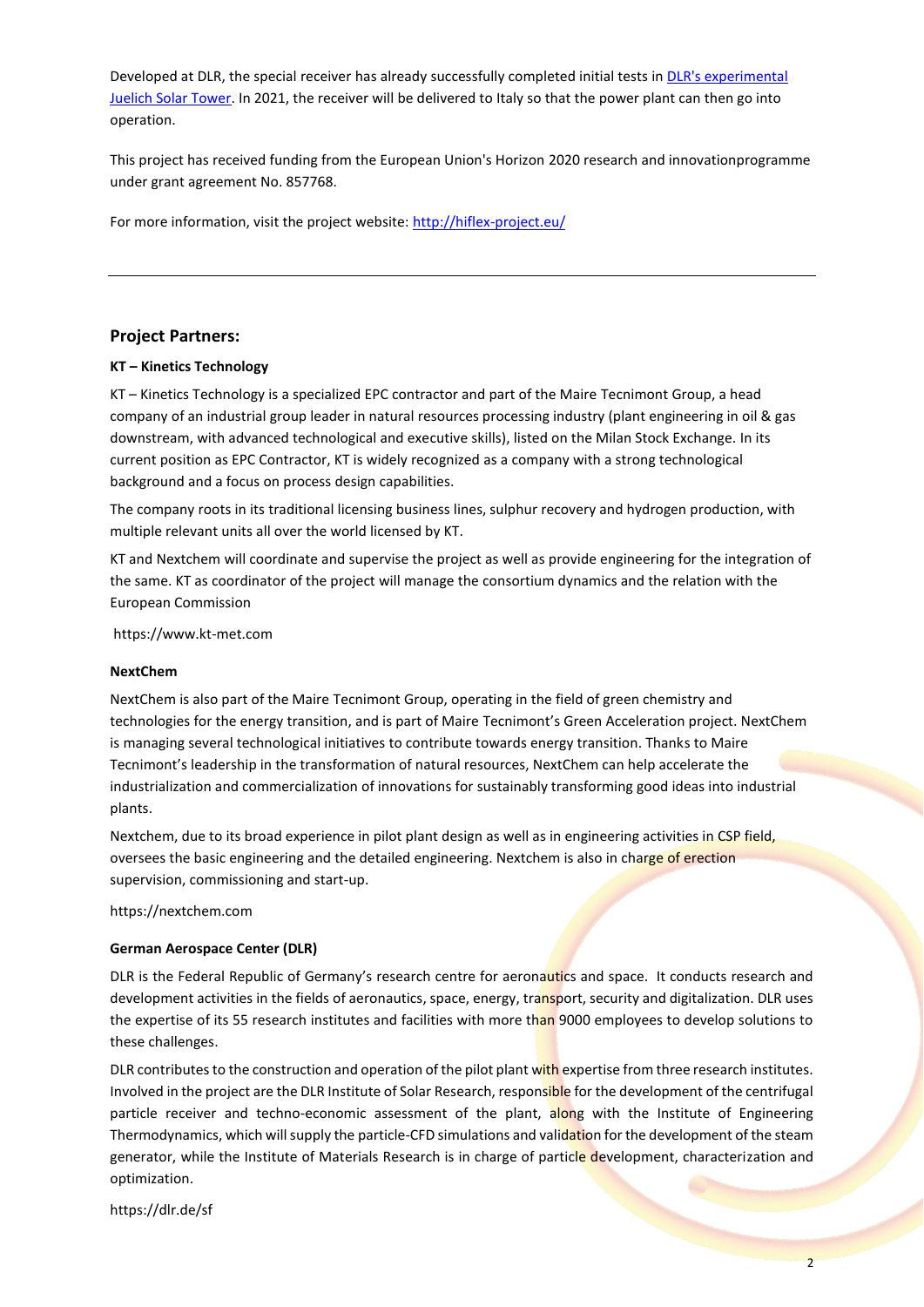https://dlr.de/tt https://dlr.de/wf

#### **The Barilla Group**

Barilla is a family company, not listed on the stock exchange, chaired by brothers Guido, Luca and Paolo Barilla. It was founded by their great-grandfather, Pietro Barilla, who opened a bakery in Parma in 1877. Now, Barilla is famous in Italy and throughout the world for the excellence of its food products. With its brands – Barilla, Mulino Bianco, Pan di Stelle, Gran Cereale, Harrys, Pavesi, Wasa, Filiz, Yemina and Vesta, Misko, Voiello and Cucina Barilla – it promotes a tasty, joyful and healthy diet, inspired by the Mediterranean Diet and the Italian lifestyle.

When Pietro opened his store more than 140 years ago, his overriding aim was to make good food. Today, that principle has become Barilla's way of doing business: "Good for You, Good for the Planet," a slogan that expresses the daily commitment of the over 8,000 people who work for the company, and of a supply chain that shares its values and passion for quality.

"Good for You" means constantly improving the product offering, encouraging the adoption of healthy lifestyles and facilitating people's access to food.

"Good for the Planet" means promoting sustainable supply chains and reducing CO2 emissions and water consumption. One of the long-term goal is to change its electricity and heat demand to a sustainable production. Barilla is the end user of the energy produced by the CSP pre-commercial power plant and will host it next to its pasta manufacturing plant in Foggia, South Italy.

#### https:/[/www.barillagroup.com](http://www.barillagroup.com/)

#### **Sugimat**

Sugimat S.L. is a Spain-based company specialized in design and manufacturing of heat exchangers for different use in the industry and energy sector. With more than 35 years of experience, Sugimat has supplied hundreds of turnkey plants worldwide fueled with biomass or fossil fuels. With support from John Cockerill, Sugimat is in charge for the manufacturing of the steam generator and the condenser.

https://www.sugimat.com/en/

#### **TEKFEN**

Tekfen Engineering is a part of Tekfen Group of Companies. It was founded in 1984 to handle the engineering side of the EPC triangle for turnkey projects to provide effective engineering services. Tekfen Engineering has also been contracted out of the Group in particular because of its experience in industrial plants and infrastructure projects. Since its founding, Tekfen Engineering has developed and diversified considerably as a multi-disciplinary engineering and consultancy company. Tekfen Engineering continues to grow in size and experience and to provide services to complement the operations of Tekfen's associated companies and of third-party clients.

Tekfen Engineering Company is mainly responsible for the optimization, detailed engineering and manufacturing of heliostats and the heliostat field.

https://www.tekfenmuhendislik.com/

#### **HelioHeat**

HelioHeat GmbH was founded in July 2017 as a spin-off company from the DLR Institute of Solar Research. Its main technology is the Centrifugal Particle Receiver, a highly innovative component for novel CSP plants with the potential for reduced energy costs. HelioHeat also offers plant developers support in feasibility studies, project development, optimization of the complete plant and basic engineering.

HelioHeat manufactures and delivers the Centrifugal Particle Receiver, the electric and the backup particle heater.

http://helioheat.de/

**John Cockerill**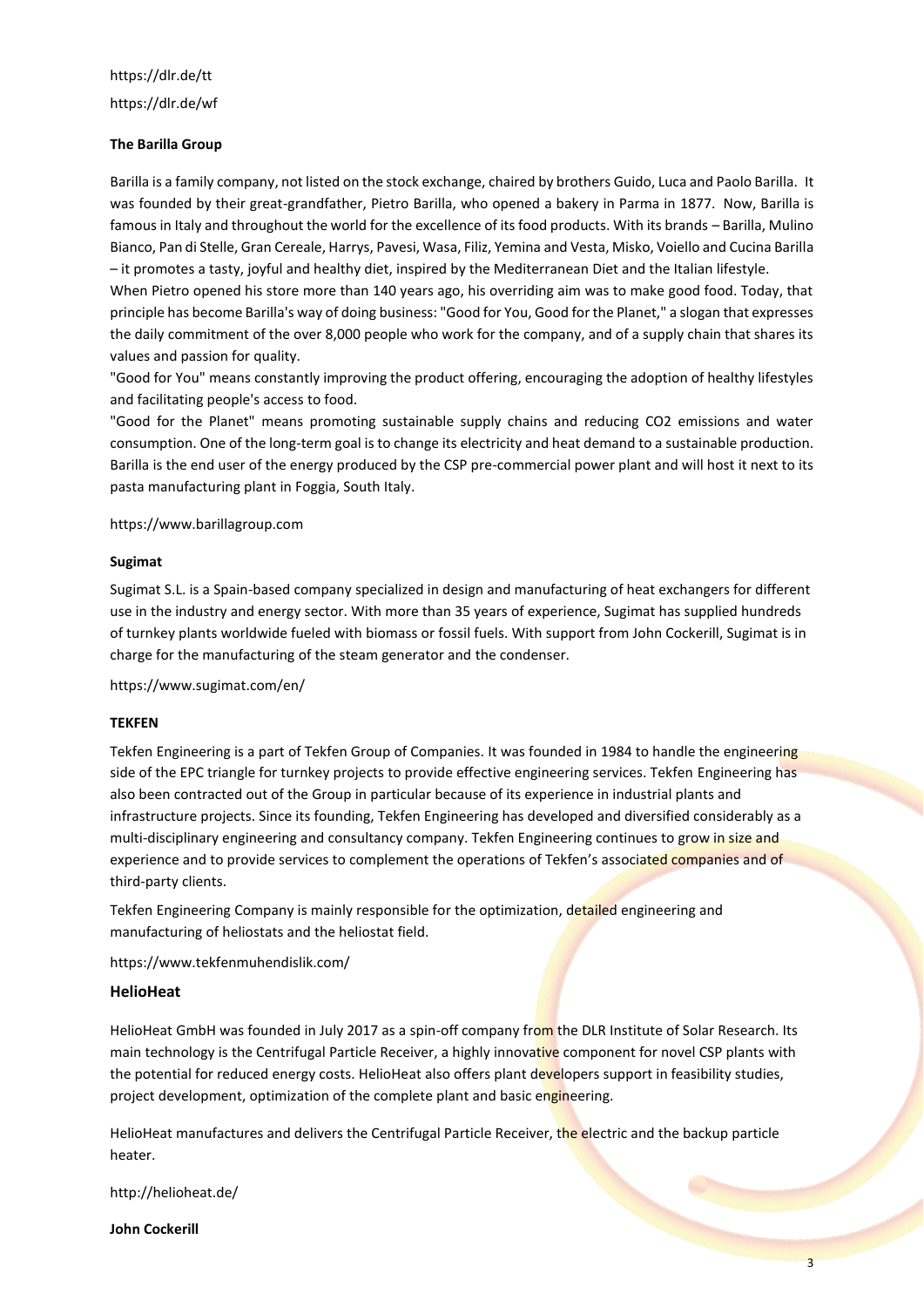Driven since 1817 by the entrepreneurial spirit and passion for innovation of its founder, the John Cockerill Group develops large-scale technological solutions to meet the needs of its time: preserving natural resources, contributing to greener mobility, producing sustainably, fighting against insecurity and facilitating access to renewable energy. Its contribution consists of services and associated equipment for the sectors of energy, defense, industry, the environment, transport and infrastructures.

John Cockerill is responsible of the Particle Steam Generator basic and detail engineering and will also support Sugimat for the Steam Generator manufacturing.

https://johncockerill.com/en/

#### **Quantis**

Quantis is a leading life cycle assessment (LCA) consultancy specialized in supporting companies to measure, understand and manage the environmental impacts of their products, services and operations. Quantis offers cutting-edge services in environmental footprinting, eco-design, sustainable supply chains as well as environmental communication.

Quantis assesses the environmental and integrated sustainability performance of HiFlex concept (including individual components and technology as a whole), compared to alternative energy technologies, by means of a life cycle assessment (LCA) and natural and social capital valuation.

https://quantis-intl.com/

#### **Dürmeier GmbH**

Perfect industrial equipment – this is what Dürmeier GmbH stands for. State-of-the art engineering, perfection in production and assembly. With more than 40 years of experience and reliability under the "Made in Germany" mark, Dürmeier provides equipment for different applications (chemical industry, mining, foundries, steelmaking and recycling). Concept development, design, production and assembly – all these processes take place hand in hand in one company. This allows for perfectly matching to existing conditions and interfaces.

Dürmeier is responsible for design and delivery of the transport system for particles to the top of the tower feeding the Centrifugal Particle Receiver.

4

<https://www.duermeier.de/en/>

## **Contact** (in alphabetical order)**:**

• **Barilla** Via Mantova, 166 I-43122 Parma Att.: Lucia Alfieri Tel.: +39 0521 264725 E-Mail: Lucia.Alfieri@barilla.com

## • **Dürmeier** Herrenwiesen 8 D-71165 Vaihingen an der Enz Att. Thorsten Dürmeier Tel.: +4970428225-15 E-mail[: Thorsten@duermeier.de](mailto:Thorsten@duermeier.de)

## • **German Aerospace Center (DLR)** Institute of Solar Research, Solar Tower Systems Pfaffenwaldring 38-40 D-70569 Stuttgart Att. Miriam Ebert